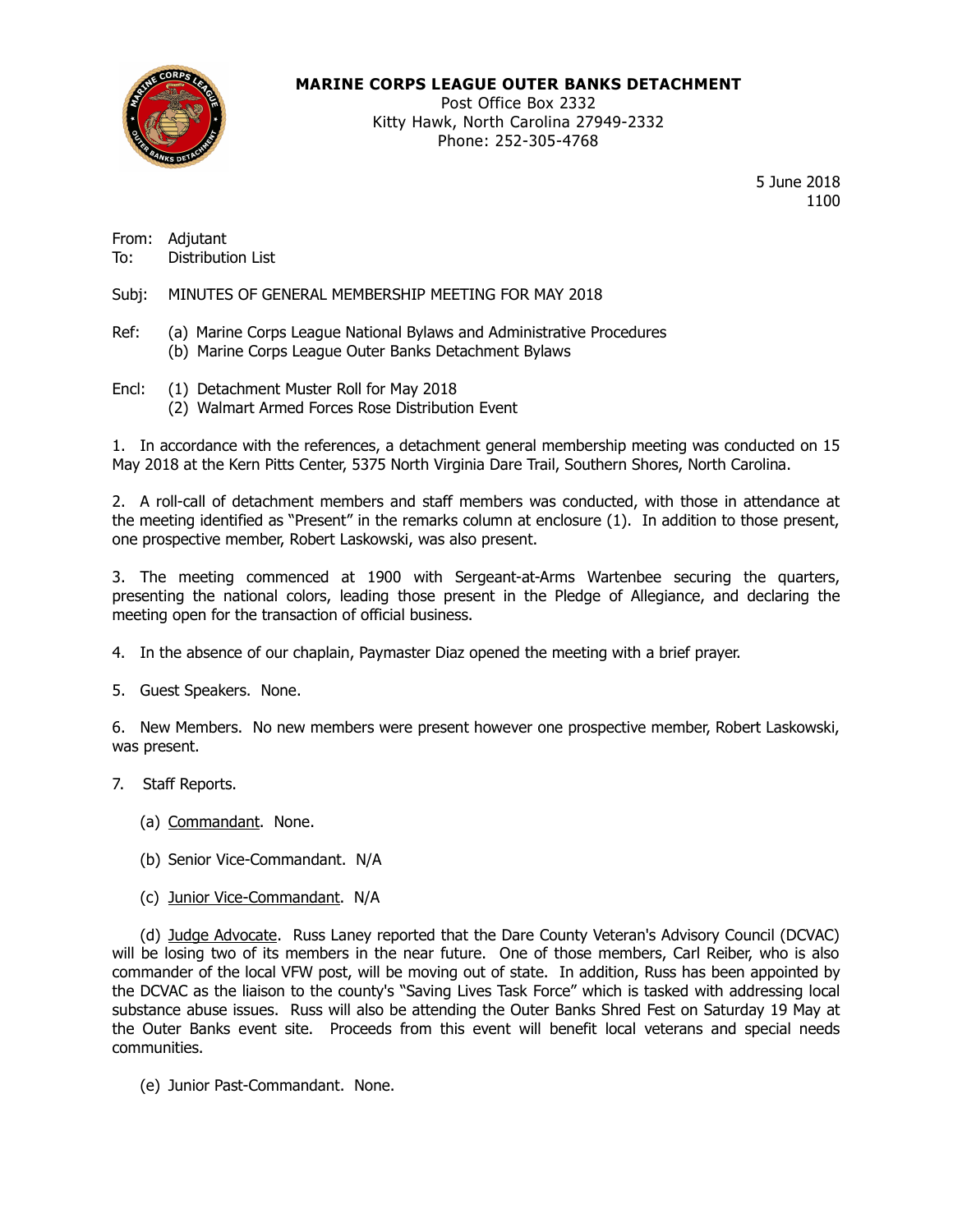(f) Adjutant. Robert Yanacek reported that we have 46 members on the rolls at this time. Since our last meeting we have had no change to our membership total and our percentage of those who are current in their dues remains at 93.5-percent.

(g) Chaplain. N/A

(h) Paymaster. Jorge Diaz briefed his financial report, including a detailed list of all income and expenditures since our last meeting as well as the detachment's current account balance. Jorge's written financial report was examined, discussed, and accepted with no discrepancies noted.

(i) Quartermaster. Dennis Thompson reported that the detachment recently placed an order for polo shirts and jackets and that all sizes are currently in stock and available for purchase. Polo shirts are available at a cost of \$23 each, along with nylon jackets in the size of M to XL. Nylon jackets in sizes 2XL through 4XL are available at a cost of \$27.

(j) Sergeant-at-Arms. Mike Wartenbee reported that he will be attending the Department of North Carolina quarterly meeting that will be held in Winston-Salem from 29 June to 1 July 2018. His hotel reservations have already been made and he is looking forward to this event and the opportunity to represent our detachment.

### 8. Old Business

(a) Awards Presentation. Commandant Hudson presented Junior Past-Commandant Draper with a handsome plaque and the Detachment-level Commandant Medal in appreciation of his service to our detachment as its commandant from January 2016 to January 2018. Following this presentation Commandant displayed a Certificate of Appreciation that he will be presenting to Pat Riley to recognize the service he performed as detachment commandant in 2013.

(b) Recruiting and Retention. Adjutant Yanacek reported that three members remain delinquent in their dues. All three have moved out of our area and will be dropped from the rolls in late-August and early-September unless their dues payment is received. In addition, we currently have two membership candidates who are seriously considering joining our ranks.

(c) Grants and Donations. Adjutant Yanacek reported that he is currently recording his hours of volunteer service creditable towards the Walmart Foundation "Volunteerism Always Pays" grant for the second quarter of the fiscal year. Although he has not yet attained the requisite minimum of 25 service hours, he anticipates to have sufficient hours to submit this grant request sometime during June. Adjutant Yanacek also reported that he spoke with the Walmart Foundation concerning the issue of not permitting 501(c)4 organizations such as ours to apply for their community service grant program. Although this concern was not resolved by his conversation, he was able to obtain an e-mail address of an upper-level decision maker at the Walmart Foundation to contact concerning this issue. Although not overly-optimistic as to the outcome, he will prepare and submit a written request for consideration with supporting documentation in the near future.

(d) Sickbay. Adjutant Yanacek reported that John Dozier had surgery to repair a hernia on 7 May and is currently recovering. In speaking to John, Adjutant Yanacek learned that he has a follow-up appointment later this month. John also expressed his thanks for receiving a get-well card that was sent to him by Commandant Hudson on behalf of the membership.

(e) Marine in Need. None.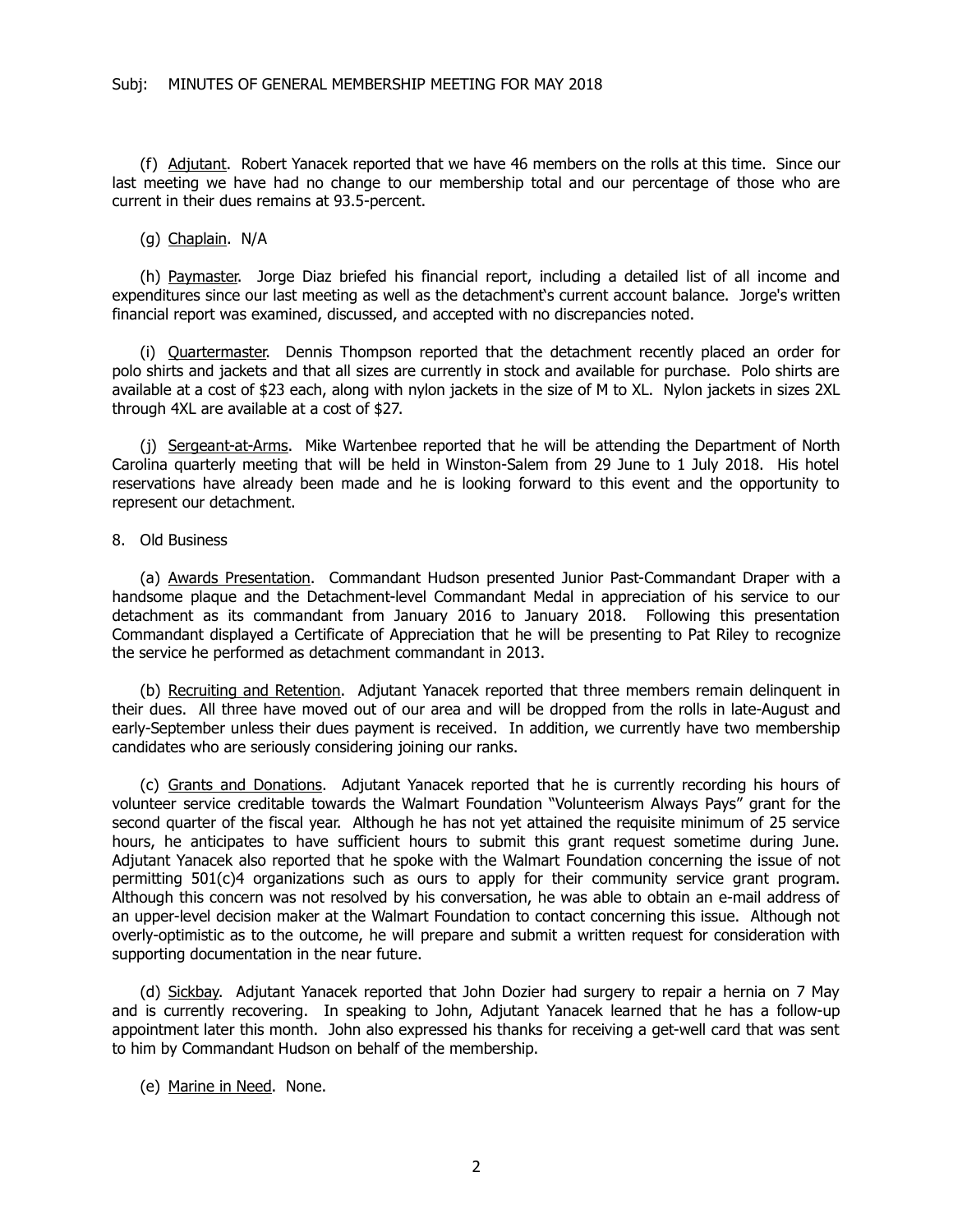#### Subj: MINUTES OF GENERAL MEMBERSHIP MEETING FOR MAY 2018

(f) Website and Marketing. Adjutant Yanacek reported that our website and Facebook pages are upto-date, including photographs and news about recent events. Our Facebook page continues to receive specific attention and has increased from 305 to 444 followers since our April meeting. Emphasis on our Facebook page will continue as social media exposure is an excellent vehicle in making the general public aware of our organization and its activities, and attracting younger potential members.

(g) Social Activity. Adjutant Yanacek reported that on 1 May, six members and one guest met for the free breakfast social offered to veterans at the Jolly Roger restaurant in Kill Devil Hills. He added that everyone in attendance enjoyed both the food and company. Next month's breakfast social will be on 5 June 2018 at 0900. All hands are invited and encouraged to attend.

(h) Administration. Adjutant Yanacek reported that he received and examined the latest membership roster provided by the national headquarters. His examination revealed minor administrative errors for six of our members. These errors were duly reported and corrected via a phone conversation between Adjutant Yanacek and the national headquarters staff.

(i) Correspondence. None.

(j) Adopt-A-Beach Cleanup. Adjutant Yanacek reported that he visited our designated access on West Third Street earlier today and was pleased to see that the ongoing construction is nearly completed. Although cleanup operations have been temporarily suspended, they will resume once the construction has been completed. Adjutant Yanacek will provide an update at our next meeting and will notify our members of scheduled cleanup dates once they have been established.

(k) Youth Baseball Sponsorship. Adjutant Yanacek reported that the Outer Banks Baseball League will be holding tryouts for the 13 to 15 year old league sometime in early June. Once the detachment's sponsored team has been formed and the playing schedule established, he will inform the membership so that we may attend and show support for our team.

(I) Department of North Carolina Quarterly Meeting. Sergeant-at-Arms Wartenbee reported that he and Adjutant Yanacek attended the Department of North Carolina's quarterly meeting in Greenville on 20 and 21 April. Both reported that the meeting was informative and that they enjoyed meeting and interacting with members of the Department of North Carolina staff and members from other detachments within the department.

(m) Armed Forces Day. Adjutant Yanacek reminded all hands that the detachment will be conducting a Marine Corps Rose distribution event on Armed Forces Day, 19 May 2018 at the Kitty Hawk Walmart store from 0900 to 1700. Paymaster Diaz reported that as approved at our April meeting he ordered and received three gross of roses to ensure that we would have a sufficient quantity to hand-out to the public as part of this fundraising effort. Of concern is that thus far, only four members have committed to assist at this event. All members are asked to review the schedule for this event at enclosure (2) and consider volunteering for a one-hour shift.

(n) Spring Belk Charity Sale. Adjutant Yanacek reported that the Spring Belk Charity Sale was completed on Saturday, 5 May 2018. The results of this cycle, although average, resulted in the detachment raising \$1,258 nonetheless. Of particular importance was that the level of detachment members participating in this fundraising event had increased over previous cycles with fifteen members (32.6-percent) participating. Adjutant Yanacek concluded that a final report on the total funds raised will be provided at our June meeting, once our share of the ticket sale proceeds for the day of the sale is distributed by Belk.

(o) Special Olympics. Junior Past-Commandant Draper reported that he, Adjutant Yanacek, and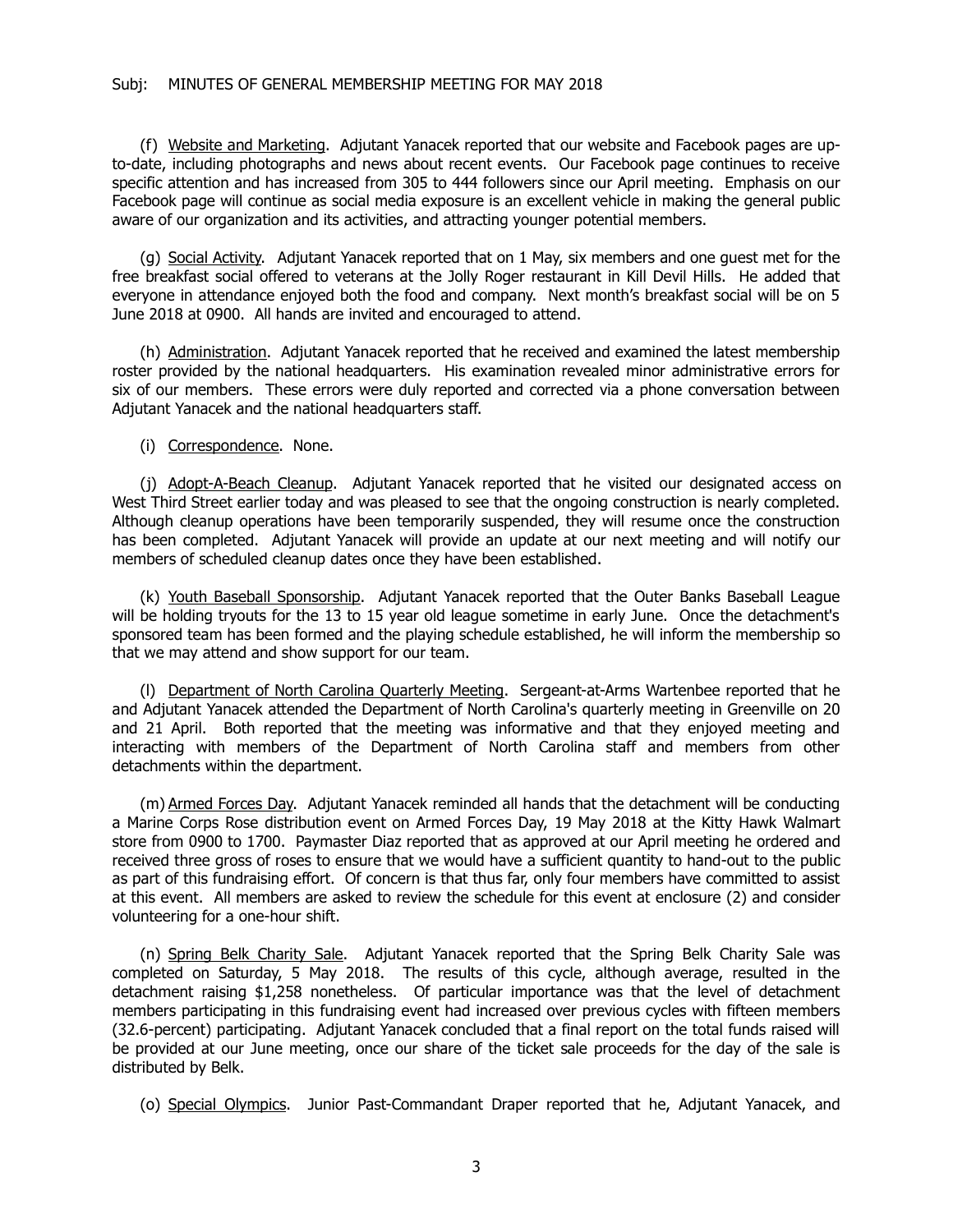Sergeant-at-Arms Wartenbee attended and presented a grant of \$500 to the Dare County Special Olympics at the opening ceremony of their Spring Games on Saturday, 28 April 2018.

(p) Citizen Scholarship Program. Judge Advocate Laney reported that only one of our three local high schools submitted a nominee for our 2018 Citizen Scholarship program, and as such, only one scholarship would be awarded this year. Savannah Scarborough, a graduating senior at Cape Hatteras Secondary School will be presented with our Citizenship Scholarship at her school's awards ceremony at 1800 on 30 May 2018. Paymaster Diaz questioned as to why no nominations were received from Manteo and First Flight High Schools and recommended that we should possibly consider expanding eligibility to graduating seniors from local faith-based and home-schooled students. Some discussion on this recommendation was conducted with no objections raised to doing so. Judge Advocate Laney closed discussion on this topic by advising that as he will be out of town on 30 May so another staff member will need to make the scholarship presentation to Miss Scarborough on the day of the scheduled awards ceremony.

#### 9. New Business

(a) Memorial Day Observances. Judge Advocate Laney reminded those present that there would be a number of local services to remember those who have given their lives in the service of our country on Memorial Day, 28 May 2018. A listing of locations and times for these services are as follows:

| Location                       | Time |
|--------------------------------|------|
| Southern Shores Cemetery       | 0900 |
| <b>Austin Cemetery</b>         | 1000 |
| Nags Head Town Hall            | 1100 |
| Dare County Veterans Memorial  | 1100 |
| Kill Devil Hills Veterans Park | 1230 |

10. Acting-chaplain Diaz closed the meeting with a prayer.

11. The meeting concluded at 1958 with Sergeant-at-Arms Wartenbee retiring the national colors and declaring the meeting closed until 12 June 2018, when the detachment's membership will reconvene for the transaction of official business.

## Robert J. Yanacek

Robert J. Yanacek Adjutant

DISTRIBUTION: A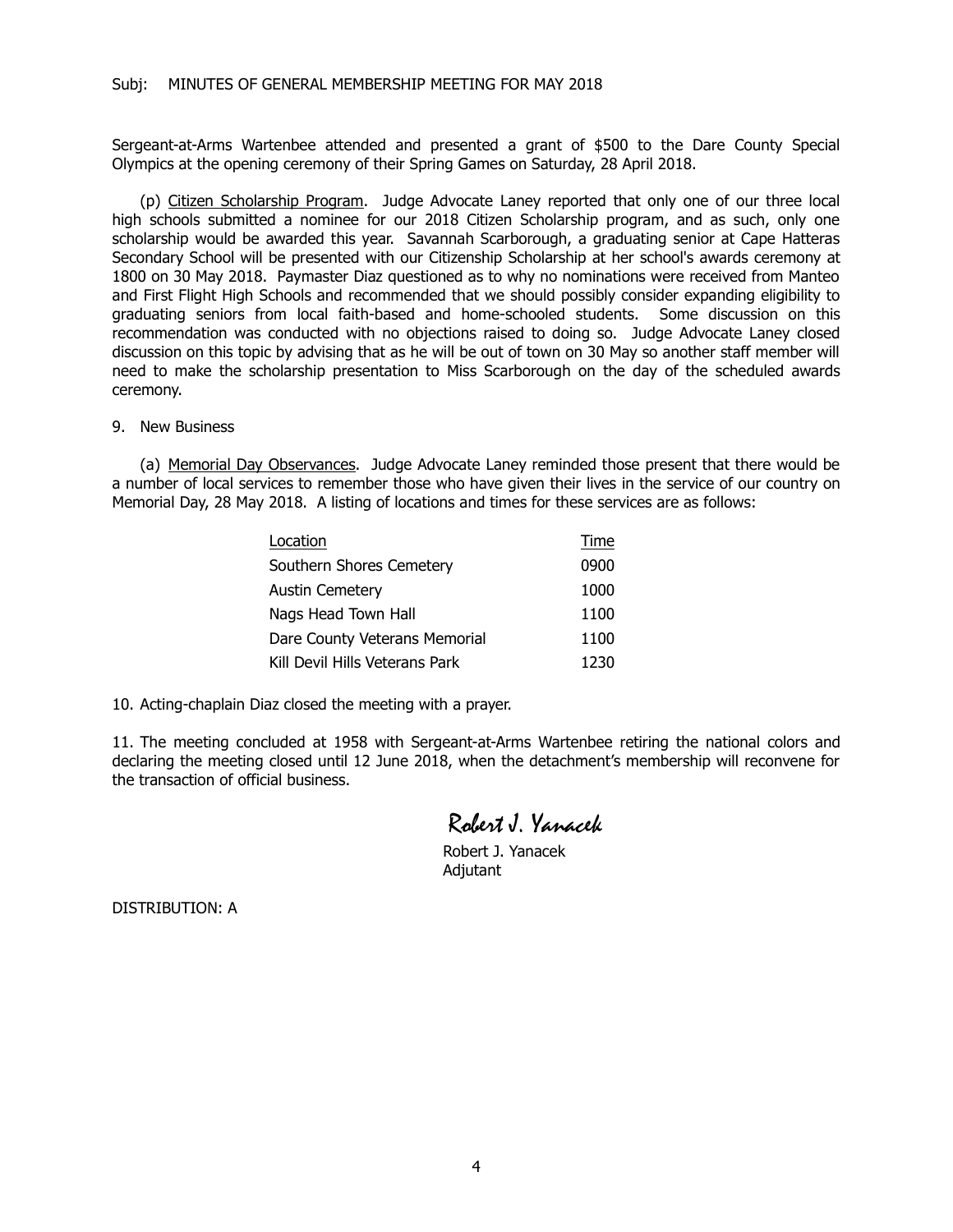# **DETACHMENT MUSTER ROLL FOR MAY 2018**

| Line | Name                     | <b>Staff Billet</b>    | <b>Remarks</b> |
|------|--------------------------|------------------------|----------------|
| 1.   | Anderson, Stephen E.     |                        |                |
| 2.   | Bowser, Oyoma R.         | Junior Vice-Commandant |                |
| 3.   | Boyce Sr., Ronald A.     |                        |                |
| 4.   | Clark, Craig T.          |                        |                |
| 5.   | Diaz, Jorge L.           | Paymaster              | Present        |
| 6.   | Dozier, Clare            |                        |                |
| 7.   | Dozier, John J.          |                        |                |
| 8.   | Draper, Frank D.         | Junior Past-Commandant | Present        |
| 9.   | Faircloth, Steven E.     |                        |                |
| 10.  | Fearing Jr., Zenas E.    |                        |                |
| 11.  | Felder, Gary L.          |                        |                |
| 12.  | Figura, John P.          |                        |                |
| 13.  | Gibson, Ron G.           |                        |                |
| 14.  | Gillis, Steven           |                        |                |
| 15.  | Gregory, Timothy G.      |                        | Present        |
| 16.  | Hannon, W. Scott         |                        |                |
| 17.  | Hudson, Daniel R.        | Commandant             | Present        |
| 18.  | Hunley, Thomas M.        |                        |                |
| 19.  | Hurley, Thomas F.        |                        |                |
| 20.  | Keating, Michael A.      | Senior Vice-Commandant |                |
| 21.  | Laney, Russell E.        | Judge Advocate         | Present        |
| 22.  | Lawrenson, Richard       | Chaplain               |                |
| 23.  | Lotspeich, Cory B.       |                        |                |
| 24.  | Mason, Ronald L.         |                        |                |
| 25.  | McGrath, Kevin J.        |                        |                |
| 26.  | Messinger Sr., Robert L. |                        |                |
| 27.  | Monroe, James S.         |                        |                |
| 28.  | O'Brien, William W.      |                        |                |
| 29.  | Owens, James W.          |                        |                |
| 30.  | Patrick, Joseph J.       |                        |                |
| 31.  | Patrick, Susan S.        |                        |                |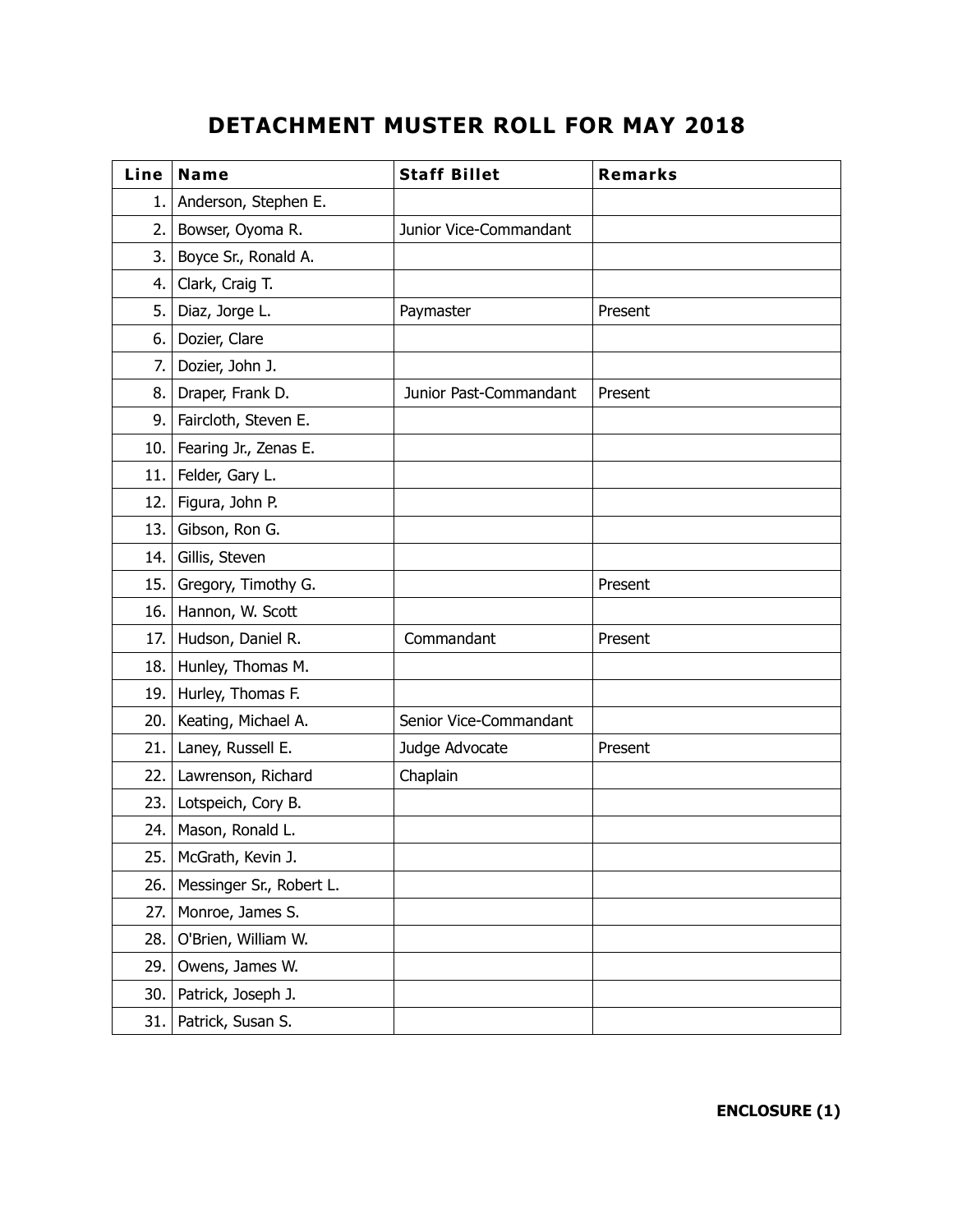# **DETACHMENT MUSTER ROLL FOR MAY 2018**

| Line | Name                        | <b>Staff Billet</b> | Remarks |
|------|-----------------------------|---------------------|---------|
| 32.  | Pedersen, Martha E.         |                     |         |
| 33.  | Riley III, Edward W.        |                     |         |
| 34.  | Romano, Frederick R.        |                     |         |
| 35.  | Russano, Frank G.           |                     |         |
| 36.  | Scarborough, Christopher L. |                     |         |
| 37.  | Spivey, Elvin L.            |                     |         |
| 38.  | Straub, Charles G.          |                     |         |
| 39.  | Strauss, John O.            |                     |         |
| 40.  | Sulik, Richard              |                     |         |
| 41.  | Sulik, Shirley J.           |                     |         |
| 42.  | Thompson, Dennis R.         | Quartermaster       | Present |
| 43.  | Thompson, Stephen D.        |                     |         |
| 44.  | Walker, Carlos E.           |                     |         |
| 45.  | Wartenbee, Michael W.       | Sergeant-at-Arms    | Present |
| 46.  | Yanacek, Robert J.          | Adjutant            | Present |
| 47.  |                             |                     |         |
| 48.  |                             |                     |         |
| 49.  |                             |                     |         |
| 50.  |                             |                     |         |
| 51.  |                             |                     |         |
| 52.  |                             |                     |         |
| 53.  |                             |                     |         |
| 54.  |                             |                     |         |
| 55.  |                             |                     |         |
| 56.  |                             |                     |         |
| 57.  |                             |                     |         |
| 58.  |                             |                     |         |
| 59.  |                             |                     |         |
| 60.  |                             |                     |         |
| 61.  |                             |                     |         |
| 62.  |                             |                     |         |